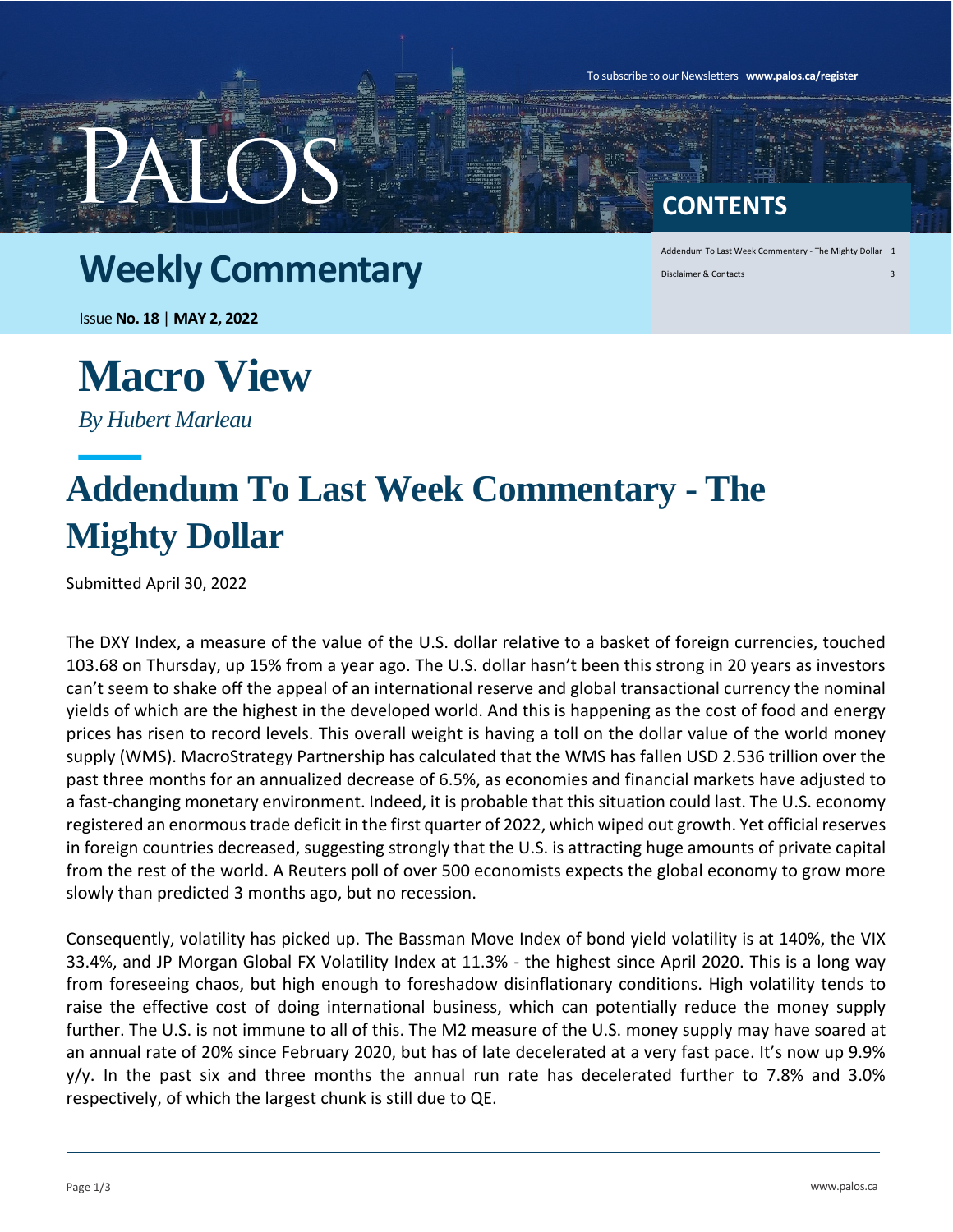

### **Macro View** cont.

*By Hubert Marleau*

Unsurprisingly, growth and inflation expectations have receded. Firstly, U.S. economic growth is expected to slow to a still respectable 3.3% this year from 5.7% in 2021, with only a 25% chance of a recession. Secondly, the bond market is now implying that the rate of inflation will remain elevated for the next 12 months at 5.2%, but slow to 3.5% in the following year, 2.6% and 2.5% thereafter. Stockpiles may not be bloated, but businesses have accumulated more than \$450 billion worth of inventories in the last 6 months. That's disinflationary.

Thus, Fed Chairman Jerome Powell is likely to front-load rate hikes in May and June, but he may not need to be as bold as Fed Chairman Paul Volker was in the late 70s and early 80s.

Contrary to popular opinion, it was the rise in the exchange value of the dollar combined with the decelerating rate of money supply that broke the curse of inflation.